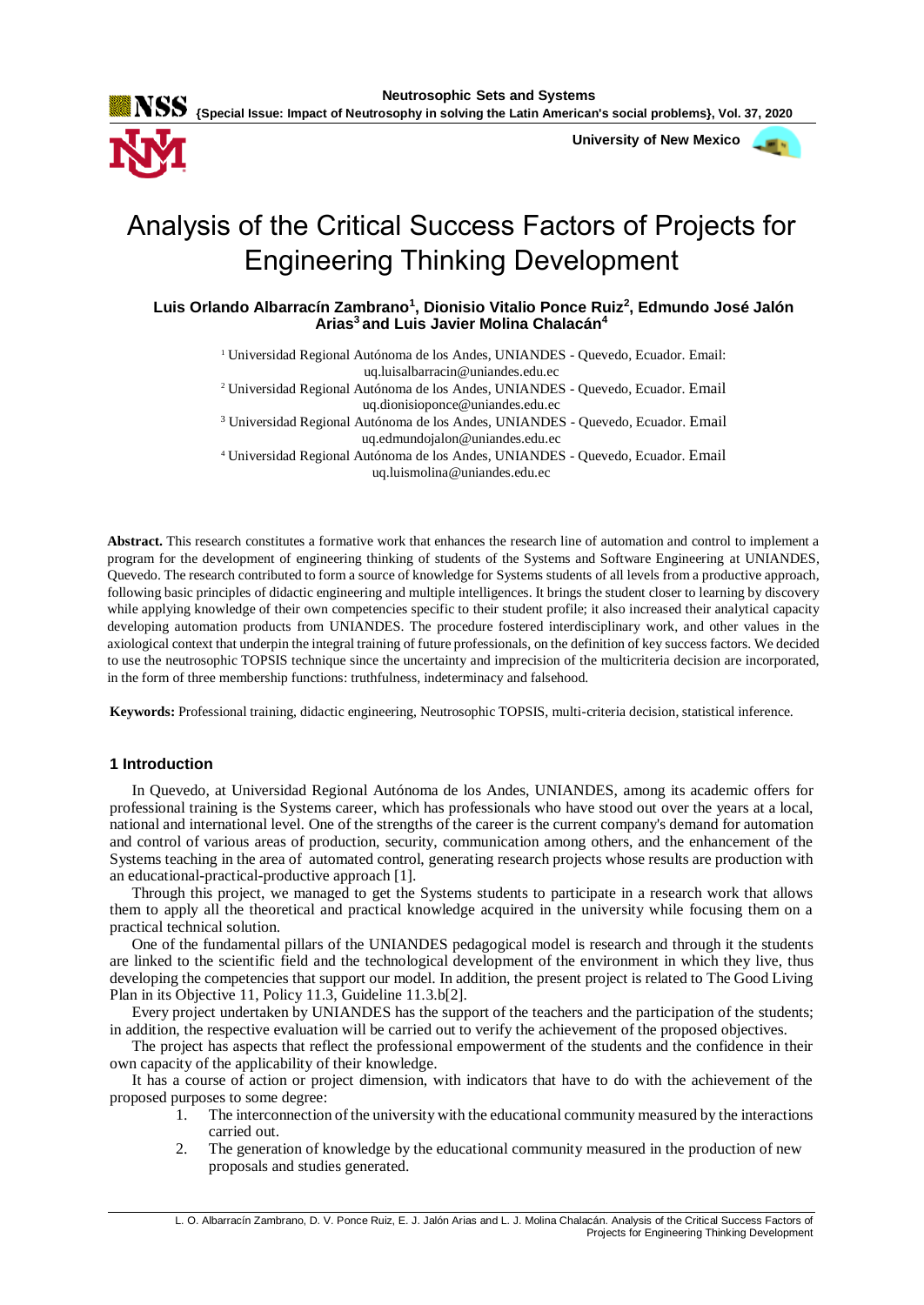- 3. Carrying out a research process and tools for solutions to modern problems through automation, measured in a complex competence acquired by the participants.
- 4. The creation of opportunities for change derived from the implementation of the project, related to new courses of action and the ability of this project to connect with others.

The training of students [\[3\]](#page-7-2) and teachers in the effective fulfillment of the teaching-learning process is significant. It is also possible through the development of the project to expand and discover knowledge about computer science and electronics in the trend of the development of engineering thinking of students and teachers, with control systems automated solutions, since it allows them personal control and confidence for their professionalization in future projects related to production.

Automation [\[4\]](#page-7-3) is a system where production tasks, usually performed by human operators, are transferred to a set of technological elements that try to apply mechanical, electronic and computer-based systems to operate and control production.

In many educational institutions there is no disciplinary learning with automation and control, since the advantages and benefits that it brings in educational institutions have not been investigated as a facilitating element of the teaching-learning process [\[5\]](#page-7-4).

Currently, every company requires professionals who bring new ideas to solve the problems that technological development requires. Moreover, at a higher educational level, to strengthen the research process in university students, as well as the enhancement of the logical thinking of the professional. The academic board of UNIANDES and the Research and Development Center (RDC), designs research projects on software production and very few projects on automation and control. Thus, out of the final products in Systems Engineering and Informatics Thesis, approximately 99% are developed in software, despite the existence of a line of professorships where Electronics, Artificial Intelligence and Robotics have an impact on the engineering thinking of students. It would allow them to take advantage of the human resources and available infrastructure to generate the management of adaptation of specialized areas for the development of the project $[6, 7]$  $[6, 7]$ .

To achieve the objectives of this project, the following research tasks were carried out: bibliographic research, to obtain the scientific and technical foundations of the impact of the creation of software and electronic artifacts as a means for the professional empowerment of UNIANDES Quevedo students. Direct and indirect observation, to obtain data from the available resources for the objective development of this project. The application of interviews and surveys to informants classified by strata that allow identifying the main variables on which technological production should be elaborated.

An applied research was carried out because it is aimed at promoting and encouraging the teaching-learning process at all levels of formal and informal education, it is an investigation that meets the ordinary requirements of feasibility and has the resources and knowledge necessary for its development.

The type of research chosen to formalize this project was experimental and it was used because we are looking for the production of computer and feasible solutions, with an engineering thinking for solving everyday problems from an automation approach.

Through the collection of information, we can describe the structure of the actors, population, who take part in this research. And the universe is considered for the sample because it is a finite population. With the use of research techniques of the students and teachers, the most appropriate one will be selected to determine the existence of an educational process since its beginning in the field of electronics, digital electronics, simulation, artificial intelligence, robotics, special packages in an automation concept for the improvement of the teachinglearning process[\[8\]](#page-7-7).

Select the panel of experts and get their commitment to collaboration. The people who are chosen must not only be highly knowledgeable about the subject on which the study is carried out, but must also present a plurality in their approaches. This plurality should avoid the appearance of biases in the information available on the panel. Explain to the experts what the method consists of. This is intended to obtain reliable forecasts, since the experts will know at all times what is the objective of each of the processes required by the methodology.

The study of the situation of the most relevant and innovative lines of research and the application of knowledge of different subjects was carried out through a survey of students and professors of the Engineering in Systems and Software program at UNIANDES - Quevedo, from seven questions. Which yielded favorable data.

To select the best strategies to improve the research lines, we used the technique called TOPSIS (Technique for Order Preference by Similarity to Ideal Solution). This method is characterized by its effectiveness and the simplicity of its principle in solving multi-criteria decision problems[\[9-11\]](#page-7-8).

A multi-criteria decision problem starts from the evaluation given by a group of experts on the subject, around a set of alternatives on certain criteria. The problem is to find the best evaluated alternative. In the case of TOPSIS, the selection is based on finding the alternative that is closest to the ideal solution and further away from the worst solution.

To enrich this technique, de decided to use the neutrosophic TOPSIS. Neutrosophy is the branch of philosophy that studies the origin, nature and scope of neutralities. Logic and neutrosophic sets constitute generalizations of Zadeh's logic and fuzzy sets, of Atanassov's intuitionist logic, among others. The incorporation of neutrosophic sets in TOPSIS guarantees that we into account the uncertainty of decision-making, including indeterminacies. In this case, the Neutrosophic TOPSIS will be used to determine the alternatives that are the strongest and the weakest quantitatively measured, regarding the most relevant and innovative lines of research in the Systems and Software Engineering courses at UNIANDES - Quevedo.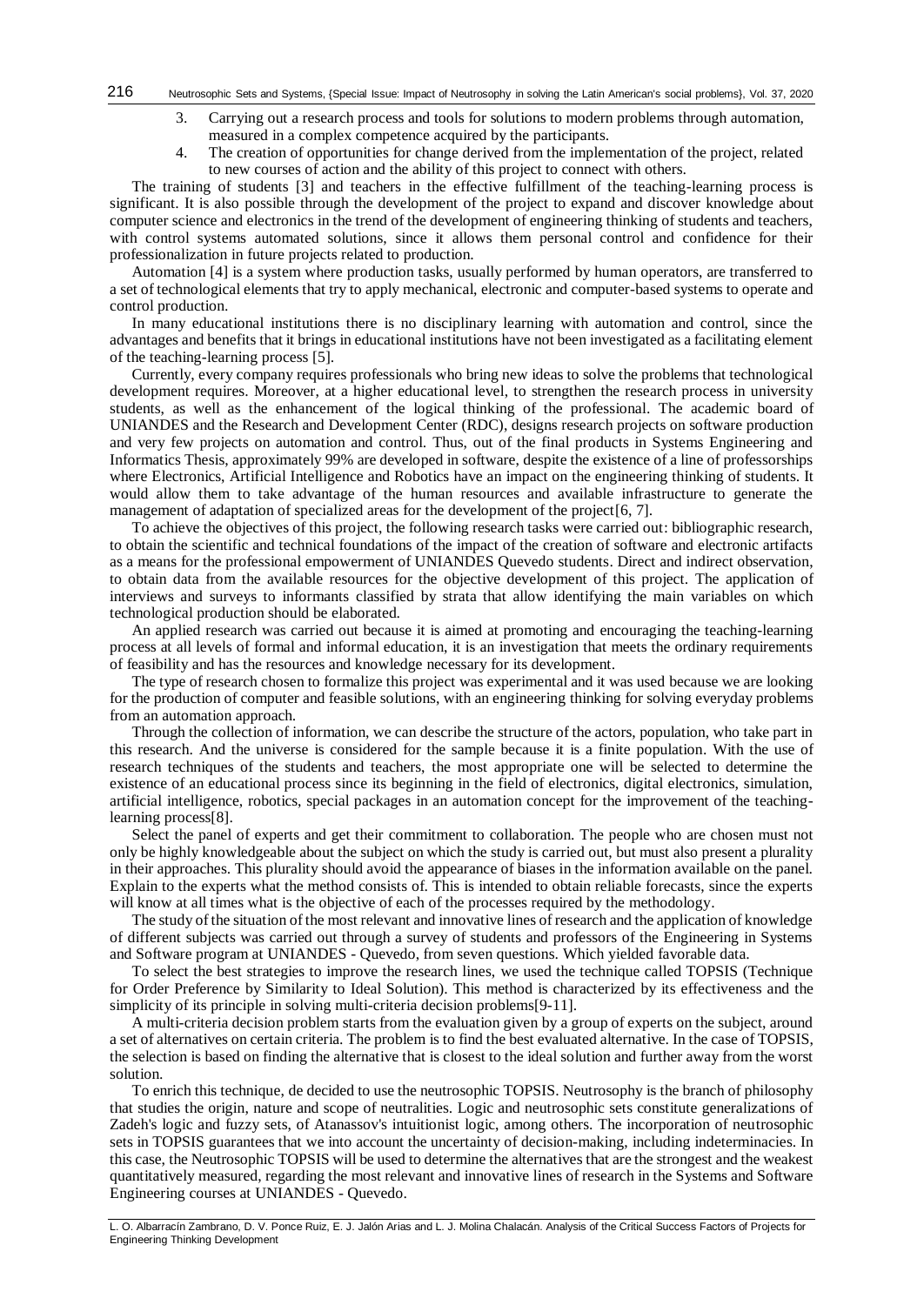In addition, the key success factors of the lines of research were defined for a correct relationship of the teaching-learning process. All that with the application of the knowledge acquired in the subjects of mathematics, basic electronics, digital electronics, simulation, artificial intelligence, robotics in the projects such as parking lot automation, automated irrigation systems, earthquake alarm systems, tele-manipulated robotic monkeys, inmotic environment control systems, among others.[\[3-5,](#page-7-2) [12-19\]](#page-7-9)

## **2 Materials and Methods**

This section details the main concepts and techniques that will be used in this study.

**Definition 1**([\[20\]](#page-8-0)): Let X be a universe of discourse. A *Neutrosophic Set* (NS) is characterized by three membership functions,  $u_A(x)$ ,  $r_A(x)$ ,  $v_A(x)$ :  $X \to 0$ ,  $\infty$ ,  $1^+$  [, which satisfy the condition  $\infty \leq \inf u_A(x) +$  $\inf r_A(x) + \inf v_A(x) \leq \sup u_A(x) + \sup r_A(x) + \sup v_A(x) \leq 3^+$  for all  $x \in X$ .  $u_A(x)$ ,  $r_A(x)$  and  $v_A(x)$  are the membership functions of truthfulness, indeterminacy and falseness of x in A, respectively, and their images are standard or non-standard subsets of  $]$  <sup>-</sup>0, 1<sup>+</sup>[.

**Definition 2**: ([\[21\]](#page-8-1)) Let X be a universe of discourse. A *Single-Valued Neutrosophic Set* (SVNS) A on X is a set of the form:

$$
A = \{ (x, u_A(x), r_A(x), v_A(x)) : x \in X \}
$$
 (1)

Where  $u_A, r_A, v_A : X \to [0,1]$ , satisfy the condition  $0 \le u_A(x) + r_A(x) + v_A(x) \le 3$  for all  $x \in X$ .  $u_A(x)$ ,  $r_A(x)$  and  $v_A(x)$  denotes the membership functions of truthfulness, indeterminacy and falseness of x in A, respectively. For convenience a *Single-Valued Neutrosophic Number* (SVNN) will be expressed as A = (a, b, c), where a, b,  $c \in [0,1]$  and satisfy  $0 \le a + b + c \le 3$ .

SVNNs came up with the idea of applying neutrosophic sets for practical purposes. Some operations between SVNN are expressed below:

1. Given  $A1 = (a1, b1, c1)$  and  $A2 = (a2, b2, c2)$  two SVNNs, the sum between A1 and A2 is defined as:  $A1+A2 = (a1 + a2 - a1a2, b1b2, c1c2)$ 

2. Given A1 = (a1, b1, c1) and A2 = (a2, b2, c2) two SVNN we have that the multiplication between A1 and A2 is defined as:

 $A1xA2 = (a1a2, b1 + b2 - b1b2, c1 + c2 - c1c2)$  (3)

The multiplication by a positive scalar  $\lambda \in \mathcal{R}$  with SVNS, A = (a, b, c) is defined by: ) (4)

 $\lambda A = (1 - (1 - a)^{\lambda}, b^{\lambda}, c^{\lambda})$ 

3. Let  $\{A1, A2, \ldots, An\}$  be a set of n SVNN, where  $Aj = (aj, bj, cj)$   $(j = 1, 2, \ldots, n)$ , then the *Single Value Neutrosophic Weighted Average Operator* (SVNWA) over the set is calculated by the following Equation[\[22\]](#page-8-2):<br> $\begin{pmatrix} w_j & \sqrt{w_j} & \sqrt{w_j} \end{pmatrix}$ 

$$
P_{w}(A_1, A_2, ..., A_n) = \langle 1 - \prod_{j=1}^n \left(1 - T_{A_j}(x)\right)^{n_j}, \prod_{j=1}^n \left(I_{A_j}(x)\right)^{n_j}, \prod_{j=1}^n \left(F_{A_j}(x)\right)^{n_j}\rangle
$$
(5)

Where  $w = (w_1, w_2, ..., w_n)$  is vector of  $A_j (j = 1, 2, ..., n)$  such that  $w_n \in [0, 1]$   $y \sum w_j = 1$ .

**Definition 3** ([\[20,](#page-8-0) [23,](#page-8-3) [24\]](#page-8-4)). Let  $A^* = (A_1^*, A_2^*, \dots, A_n^*)$  a vector SVNS such that  $A_j^* = (a_1^*, b_2^*, c_2^*)$  $(j = 1, 2, ..., n)$  and  $B_i = (B_{i1}, B_{i2}, ..., B_{im})$   $(i = 1, 2, ..., m)$  are m vectors such that  $B_{ij} =$  $(a_{ij}, b_{ij}, ..., c_{ij})$   $(i = 1, 2, ..., m)$   $(j = 1, 2, ..., n)$ , then the distance measure between  $B_i$  and  $A^*$  is as follows:

$$
s_i = \left(\frac{1}{3}\sum_{j=1}^n \left\{ (a_{ij} - a_j^*)^2 + (b_{ij} - b_j^*)^2 + (c_{ij} - c_j^*)^2 \right\} \right)^{\frac{1}{2}}
$$
  
(7)

**Definition 4**( $[25, 26]$  $[25, 26]$ ). Let  $A = (a, b, c)$  be a SVNN, the scoring function S of an SVNN, based on the true membership degree, the indeterminate membership degree and the false membership degree is defined by the following Equation:

$$
S(s) = \frac{1+a-2b-c}{2} \tag{8}
$$

where S  $(A) \in [-1,1]$ .

In this article, linguistic terms will be associated with SVNN, so that experts can carry out their assessments in linguistic terms, because it is more natural. Therefore, we will use the scales shown in Tables 1 and 2.

| Linguistic term       | <b>SVNN</b>        |
|-----------------------|--------------------|
| Extremely Good (EG)   | (1,0,0)            |
| Very Very Good (VVG)  | (0.9, 0.1, 0.1)    |
| Very Good (VG)        | (0.8, 0, 15, 0.20) |
| Good (G)              | (0.70, 0.25, 0.30) |
| Moderately good (MDG) | (0.60, 0.35, 0.40) |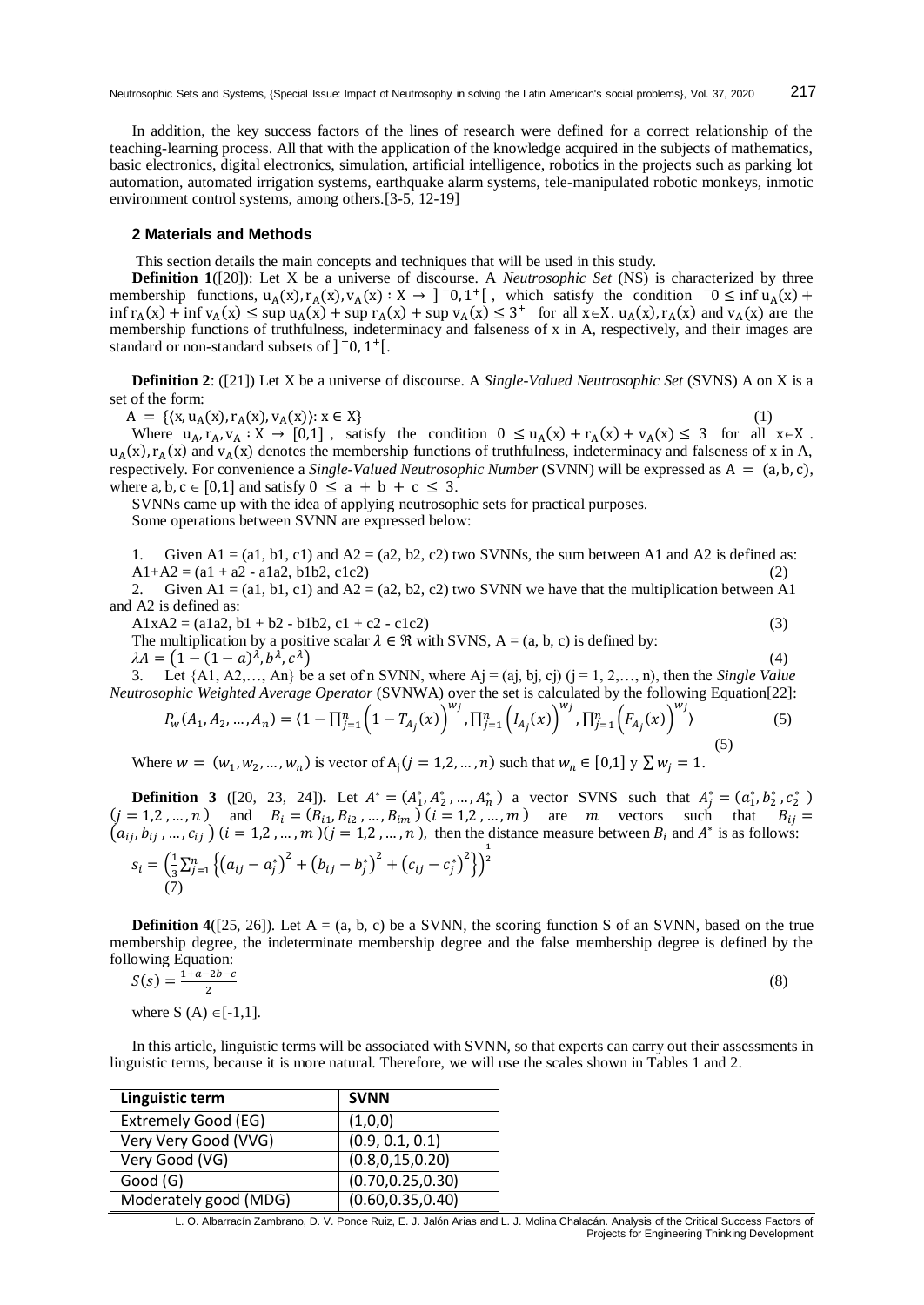Neutrosophic Sets and Systems, {Special Issue: Impact of Neutrosophy in solving the Latin American's social problems}, Vol. 37, 2020 218

| Average (A)          | (0.50, 0.50, 0.50) |
|----------------------|--------------------|
| Moderately Bad (MDB) | (0.40, 0.65, 0.60) |
| Bad (B)              | (0.30, 0.75, 0.70) |
| Very Bad (VB)        | (0.20, 0.85, 0.80) |
| Very Very Bad (VVB)  | (0.10, 0.90, 0.90) |
| Extremely Bad (EB)   | (0,1,1)            |

**Table 1.** Linguistic terms used

| Linguistic term          | <b>SVNN</b>        |
|--------------------------|--------------------|
| Very Important (VI)      | (0.9, 0.1, 0.1)    |
| Important (I)            | (0.75, 0.25, 0.20) |
| Average (A)              | (0.50, 0.50, 0.50) |
| Not Important (NI)       | (0.35, 0.75, 0.80) |
| Not Very Important (NVI) | (0.10, 0.90, 0.90) |

**Table 2.** Linguistic terms that represent the weight of the importance of the alternatives.

the following steps will be carried out:

*Step 1: Determine the experts' weight*.

For this, the specialists evaluate according to the linguistic scale that appears in Table 1, and the calculations are made with its associated SVNN, let's call the SVNN  $At = (at, bt, ct)$  corresponding to the t-th decision-maker  $(t = 1, 2, ..., k)$ . The weight is calculated by the following formula[\[27\]](#page-8-7):

$$
\lambda_t = \frac{a_t + b_t \left(\frac{a_t}{a_t + c_t}\right)}{\sum_{t=1}^k a_t + b_t \left(\frac{a_t}{a_t + c_t}\right)}\tag{8}
$$

where:  $\lambda_t \geq 0$  y  $\sum_{t=1}^k \lambda_t = 1$ 

*Step 2: Construction of the neutrosophic decision matrix of aggregated single values*.

This matrix is defined by  $D = \sum_{t=1}^{k} \lambda_t d_{ij}$ , where  $d_{ij} = (u_{ij}, r_{ij}, v_{ij})$  is used to aggregate all individual assessments.

 $d_{ij}$  is calculated as the aggregation of the evaluations given by each expert  $(u_{ij}^t, r_{ij}^t, v_{ij}^t)$ , using the weights of each decision maker with the help of Equation 8.

In this way a matrix  $D = (d_{ij})_{ij}$ , where each  $d_{ij}$  is a SVNS (i = 1,2,.., m; j = 1,2,..., n). *Step 3: Determination of the weight of the criteria*.

Suppose that the weight of each criterion is given by  $W = (w_1, w_2,..., w_n)$ , where  $w_i$  denotes the relative importance of the criterion  $\beta_j$ . If  $w_j^t = a_j^t$ ,  $b_j^t$ ,  $c_j^t$  is the evaluation of the criterion j-th by the t-th expert.

Then Equation 5 is used to aggregate the  $w_j^t$  the weights  $\lambda_t$ .

*Step 4: Construction of the single valued neutrosophic weighted averaging decision matrix with respect to the criteria*.

 $D^* = D \otimes W$ , where  $d_{ij}^* = W_j \otimes d_{ij} = (a_{ij}, b_{ij}, c_{ij})$  (9)

*Step 5: Calculation of the ideal positive and negative SVNN solutions.* 

The criteria can be classified as cost or benefit type. Let G1 be the set of benefits type criteria and G2 the cost type criteria. The ideal alternatives will be defined as follows:

$$
\rho^+ = (a_{\rho^+ w}(\beta_j), b_{\rho^+ w}(\beta_j), c_{\rho^+ w}(\beta_j))
$$
  
Denote the positive ideal solution, corresponding to G1.  

$$
\rho^- = (a_{\rho^- w}(\beta_j), b_{\rho^- w}(\beta_j), c_{\rho^- w}(\beta_j))
$$
 (11)

Denote the ideal negative solution, corresponding to G2. Where:

$$
a_{\rho^+w}(\beta_j) = \begin{cases} max_i a_{\rho_i w}(\beta_j), & \text{if } j \in G_1 \\ min_i a_{\rho_i w}(\beta_j), & \text{if } j \in G_2 \end{cases}
$$
  
\n
$$
b_{\rho^+w}(\beta_j) = \begin{cases} min_i b_{\rho_i w}(\beta_j), & \text{if } j \in G_1 \\ max_i b_{\rho_i w}(\beta_j), & \text{if } j \in G_2 \end{cases}
$$
  
\n
$$
c_{\rho^+w}(\beta_j) = \begin{cases} min_i c_{\rho_i w}(\beta_j), & \text{if } j \in G_1 \\ max_i c_{\rho_i w}(\beta_j), & \text{if } j \in G_2 \end{cases}
$$
  
\nOn the other hand,  
\n
$$
a_{\rho^-w}(\beta_j) = \begin{cases} min_i a_{\rho_i w}(\beta_j), & \text{if } j \in G_1 \\ max_i a_{\rho_i w}(\beta_j), & \text{if } j \in G_2 \end{cases}
$$

L. O. Albarracín Zambrano, D. V. Ponce Ruiz, E. J. Jalón Arias and L. J. Molina Chalacán. Analysis of the Critical Success Factors of Projects for Engineering Thinking Development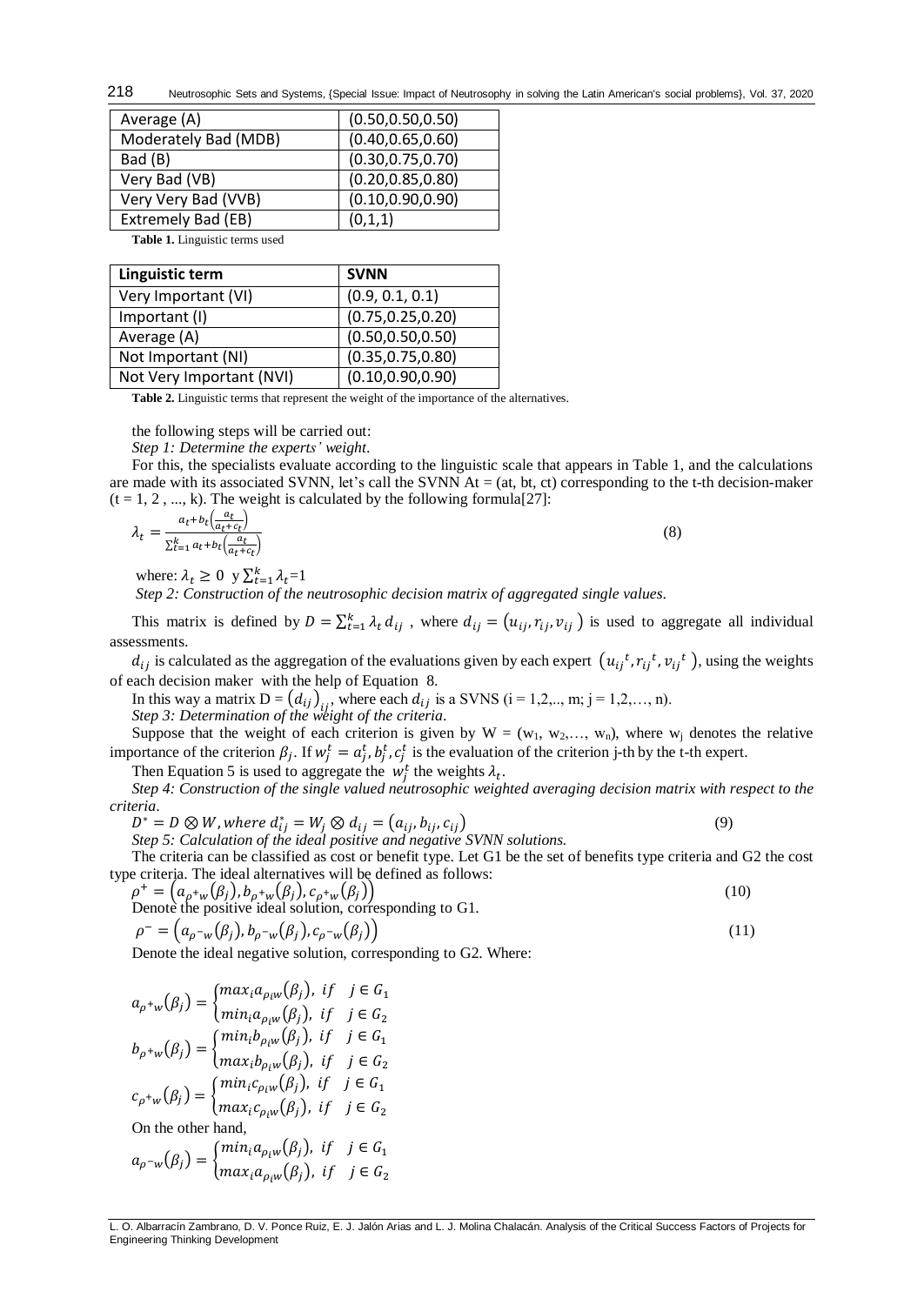$$
b_{\rho^{-w}}(\beta_j) = \begin{cases} max_i b_{\rho_i w}(\beta_j), & \text{if } j \in G_1 \\ min_i b_{\rho_i w}(\beta_j), & \text{if } j \in G_2 \end{cases}
$$
\n
$$
c_{\rho^{-w}}(\beta_j) = \begin{cases} max_i c_{\rho_i w}(\beta_j), & \text{if } j \in G_1 \\ min_i c_{\rho_i w}(\beta_j), & \text{if } j \in G_2 \end{cases}
$$

*Step 6: Calculate the distances to the ideal positive and negative SVNN solutions.* With the help of Equation 6, the following Equations are calculated:

$$
s_i^+ = \left(\frac{1}{3}\sum_{j=1}^n \left\{ (a_{ij} - a_j^+)^2 + (b_{ij} - b_j^+)^2 + (c_{ij} - c_j^+)^2 \right\} \right)_1^{\frac{1}{2}}
$$
(12)

$$
s_i^- = \left(\frac{1}{3}\sum_{j=1}^n \left\{ (a_{ij} - a_j^-)^2 + (b_{ij} - b_j^-)^2 + (c_{ij} - c_j^-)^2 \right\} \right)^2
$$
 (13)

*Step 7: Calculation of the Coefficient of Proximity (CP).* 

The CP of each alternative is calculated with respect to the positive and negative ideal solutions.

 $\tilde{\rho}_j = \frac{s}{s^+ + 1}$  $s^+$ + $s^-$ Where  $0 \leq \tilde{\rho}_i \leq 1$ 

*Step 8: Determine the ranking of the alternatives.* 

Additionally, for the statistical processing the following formula was used to calculate the sample size

(14)

$$
n = \frac{Z N p q}{E^2 (N-1) + Z^2 p q}
$$

Where:

n: Sample size,

Z: It is the value of the normal distribution with the assigned confidence level,

E: Desired sampling error, N: Population size, p, q: They are taken as 50% or 0.05.

#### **3 Results**

In order to collect the information, the survey was used as a way to explore reality. The selection of the sample was random. There is a population of  $N = 158$  students of the Systems and Software Engineering degree at UNIANDES - Quevedo, and the total number of respondents was  $n = 49$ , with  $Z = 1.96$  and  $E = 0.05$ , after applying the Equation 14.[\[12\]](#page-7-9)

The surveys carried out examined the main components of the research lines: the teaching-learning environment, the role of the teacher and the student, the use of different subjects of the systems engineering curriculum, the importance for the sustainable development of the race.

The questions to the respondents were the following:

Survey applied on the research lines of the Systems and Software Engineering degree at UNIANDES - Quevedo.

Below, there will be eight questions about the research lines of the Systems and Software Engineering degree at UNIANDES - Quevedo. Please answer honestly by ticking only one of the possible answers. We guarantee the anonymity of your responses.

1. Do you know what a line of research is?

 $\Box$  Yes  $\Box$  Not

2. Do you consider that the lines of research allow a better teaching-learning relationship?

- $\Box$  Yes  $\Box$  Not
- 3. Do you consider the lines of research important for the professional practice of the systems and software engineer?
	- □ Yes □ Not

4. How would you rate the contribution made by your career teachers in favor of your engineering training?

 $\Box$  It is a systematic contribution  $\Box$  It is a sporadic contribution  $\Box$  It is not a significant contribution 5. Do you consider necessary to develop and offer talks and other training activities that promote the

integration of university students to lines of research?

□ Yes □ Not

6. How do you evaluate yourself in terms of your level of professional training?

- $\Box$  High level  $\Box$  Average level  $\Box$  Low level  $\Box$  Very low level
- 7. Do you consider the engineering training received during the years of studies in higher education sufficient?
	- $\Box$  Yes  $\Box$  Not

219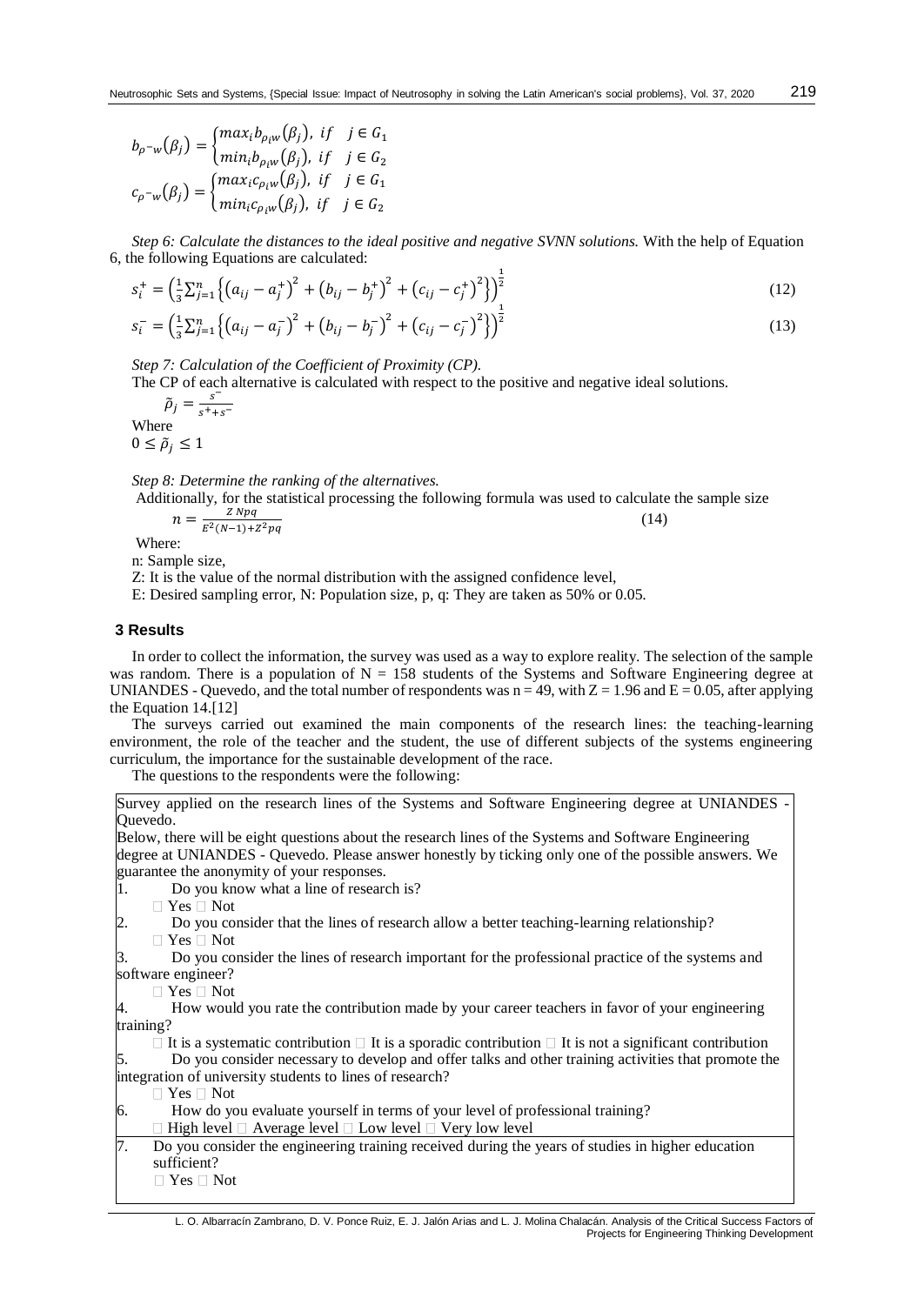The results show that the components of the lines of research have a high incidence in the teaching-learning environment and directly affect the role of the teacher on the student in the systems engineering career:

- 85% of the students surveyed express having knowledge about what the lines of research are.
- Out of the total students surveyed, only 12% do not consider the lines of research necessary in their engineering training.
- Only 5% of the surveyed students do not consider the use of lines of research important for the professional practice of systems and software engineers.
- Regarding the contribution that teachers make to their engineering training, only 8% out of the total of surveyed students, do not consider that their teachers work in favor of improving their professional training.
- 93% of those surveyed think it is necessary to develop and offer talks and other training activities that promote research lines.
- The self-evaluation regarding the level of professional training, yields the following data:
	- $\circ$  High level  $(8.7\%)$ :
	- o Average level (58%);
	- o Low level (32%);
	- o Very low level (1.3%)
- For 59% of those surveyed, the lines of research received during their years of studies in higher education are insufficient.

We consulted a group of four specialists who have studied in depth the contribution of the lines of research in the engineering training of the students, including the results of the previous survey. This study included a review of study programs, interviews with teachers, visits to classrooms, interviews with UNIANDES Academic Board, among other activities that allowed them to determine a set of strategies to continue promoting lines of research in the Systems Engineer degree.

They reached to the conclusion that engineering training is a complex process, which requires the integration of both students and teachers. Therefore, they proposed the following criteria to evaluate the lines of research:

β1: Little integration and importance in the teaching-learning approach, β2: Effective in the teaching-learning approach, β3: Insufficient in the teaching-learning approach.

The lines of research to be evaluated are the following:

ρ1: Research that has a direct impact on the country's economy and the number of subjects is high, but they are assigned to the university by the problem bank of the associated companies ("Seismic alarm for the prevention of natural disasters", "Prototype of an automated sprinkler irrigation system", "Functional robotic hand with manipulation capacity");

 $\rho^2$ : Research that allows the creativity of students and the number of subjects used is high, but they are assigned by the problem bank of the companies associated with the university, and they do not have a direct impact on the economic development of the country ("Web-controlled robotic HAND", "Automation in the control of a multifunction robotic cart").

| <b>Criterion</b>                                                       | <b>Expert 1</b> | <b>Expert 2</b> | <b>Expert 3</b> | <b>Expert 4</b> |
|------------------------------------------------------------------------|-----------------|-----------------|-----------------|-----------------|
| Little integration and importance in the<br>teaching-learning approach |                 |                 |                 |                 |
| Effective in the teaching-learning approach                            |                 |                 | M               |                 |
| Insufficient in the teaching-learning approach                         | М               |                 | NI              |                 |

Results are shown in the following Tables:

| Table 3. Importance given by each decision maker to each of the criteria |          |                 |                 |                 |  |  |
|--------------------------------------------------------------------------|----------|-----------------|-----------------|-----------------|--|--|
| Little integration and importance in the teaching-learning approach      |          |                 |                 |                 |  |  |
| Lines                                                                    | Expert 1 | <b>Expert 2</b> | <b>Expert 3</b> | <b>Expert 4</b> |  |  |
| ρ1                                                                       | ΝI       | ΝI              | ΝI              | <b>NVI</b>      |  |  |
| ρ2<br>V١<br>V.                                                           |          |                 |                 |                 |  |  |

**Table 4.** Evaluation of each line regarding the "little integration and importance in the teaching-learning approach".

| Effective in the teaching-learning approach |          |          |                 |          |
|---------------------------------------------|----------|----------|-----------------|----------|
| Lines                                       | Expert 1 | Expert 2 | <b>Expert 3</b> | Expert 4 |
| ο1                                          |          |          |                 |          |
| $\rho$                                      | м        |          | м               | M        |

**Table 5.** Evaluation of the effectiveness of the lines.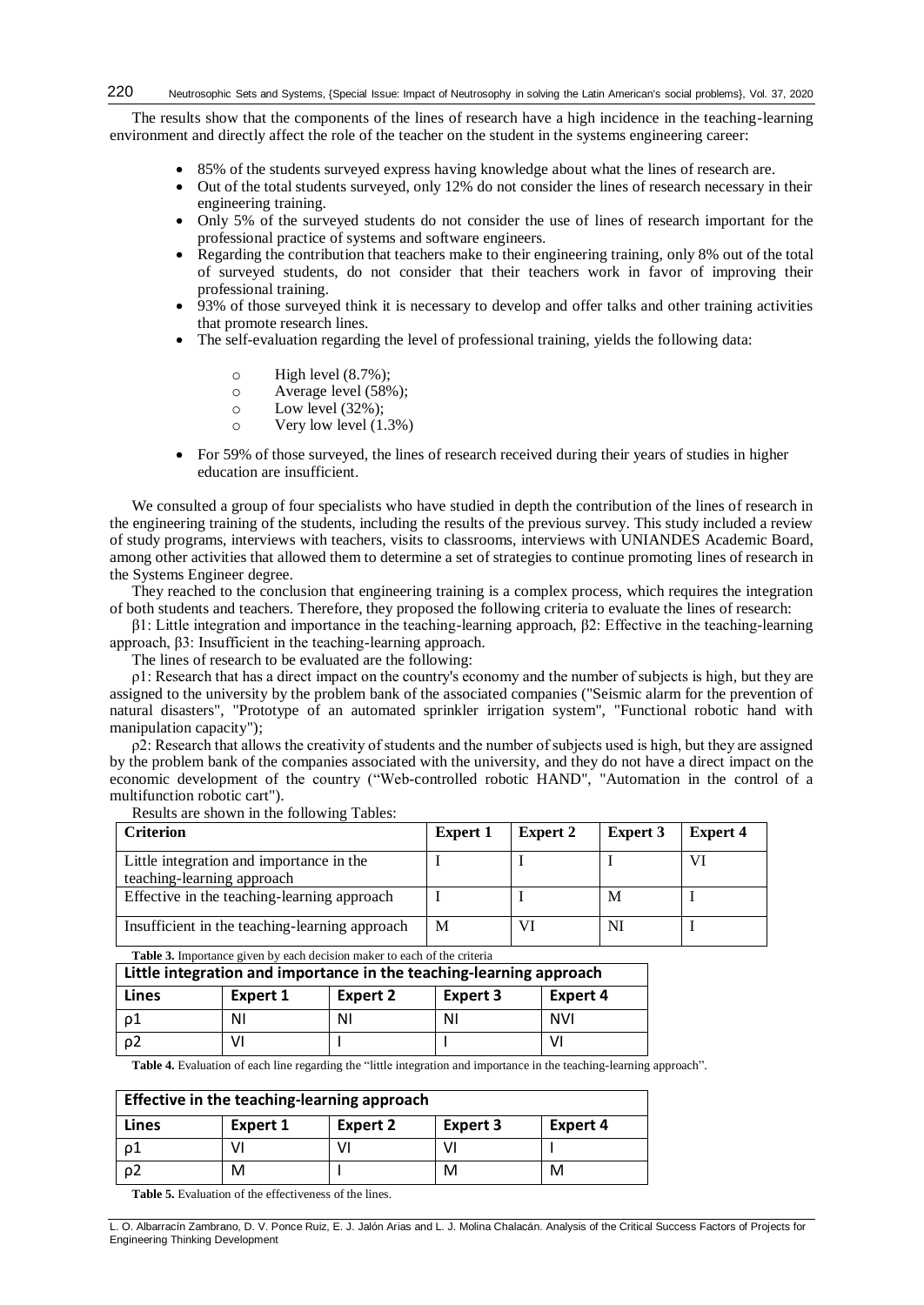| Insufficient in the teaching-learning approach |          |            |          |          |
|------------------------------------------------|----------|------------|----------|----------|
| Lines                                          | Expert 1 | Expert 2   | Expert 3 | Expert 4 |
| ο1                                             | ΝI       | <b>NVI</b> | м        | M        |
| $\rho$                                         |          |            |          | V        |

Table 6. Evaluation of each line with respect to "Insufficient in the teaching-learning approach".

| Importance         | Expert 1 | <b>Expert 2</b> | <b>Expert 3</b> | Expert 4 |
|--------------------|----------|-----------------|-----------------|----------|
| <b>Linguistics</b> | M        | M               | м               | м        |
| <b>Numerical</b>   |          | 0.2             | 0.2             | 0.2      |

**Table 7.** Relative importance given to each of the Decision-makers.

Applying the Neutrosophic TOPSIS algorithm, the matrices given in the following tables (Tables 8-12) are calculated:

| <b>B1</b>          | $\beta$            | β3                 |
|--------------------|--------------------|--------------------|
| (0.30629, 0.77785; | (0.87989, 0.12011, | (0.37540, 0.66140, |
| 0.81907            | 0.11487            | 0.67869            |
| (0.80095; 0.19905; | (0.56472, 0.43528, | (0.85573, 0.14427) |
| 0.18206            | 0.41628            | 0.13195)           |

**Table 8.** Decision table added by experts.

| <b>Criterion</b> | Weight             |
|------------------|--------------------|
| β1               | (0.82671, 0.17329, |
|                  | 0.15157            |
| β2               | (0.76091, 0.23909, |
|                  | 0.20913)           |
| βЗ               | (0.71056, 0.29784, |
|                  | 0.27595)           |

Table 9. Table of the weights assigned by the experts to each criterion.

|    | <b>B1</b>          | B2                 | β3                 |
|----|--------------------|--------------------|--------------------|
|    | (0.25321, 0.81635, | (0.66952, 0.33048, | (0.26674, 0.76225, |
|    | 0.84649            | 0.29998            | 0.76736)           |
| ο2 | (0.66215, 0.33785, | (0.42970, 0.57030, | (0.60805, 0.39914, |
|    | 0.30604)           | 0.53835            | 0.37149            |

**Table 10.** Aggregate decision table weighted by experts.

|                | Criterion   Positive ideal value | <b>Negative ideal value</b>    |
|----------------|----------------------------------|--------------------------------|
| $\beta$ 1      | (0.66215, 0.33785,<br>0.30604)   | (0.25321, 0.81635,<br>0.84649  |
| B <sub>2</sub> | (0.66952, 0.33048,<br>0.29998    | (0.42970, 0.57030,<br>0.53835) |
| $\beta$ 3      | (0.60805, 0.39914,<br>0.37149    | (0.26674, 0.76225,<br>0.76736) |

Table 11. Positive and negative ideal values by criterion.

| <b>Alternative</b> | a-      | d +     | СP      | Order |
|--------------------|---------|---------|---------|-------|
|                    | 0.23934 | 0.60369 | 0.71610 | one   |
| ۵۷.                | 0.60369 | 0.24014 | 0.28458 | two   |

**Table 12.** Calculation of the CP for each of the alternatives and their ordering.

According to the results shown in Table 12, we obtained that  $\rho$ 1 was preferred over  $\rho$ 2, although both can be carried out. This preference may be because it has a greater impact on the economic development of the country. Once the preferred lines of research have been analyzed, we proceed to extract potential factors (variables) and their impact on the university:

| Line of research  | <b>Key factors</b>      | <b>Impact</b>                                |
|-------------------|-------------------------|----------------------------------------------|
| Seismic alarm for | Integration and         | Enables an early warning system for natural  |
| the prevention of | coordination with the   | disasters                                    |
| natural disasters | department in charge of | It incorporates a management way to mitigate |
|                   | forecasting natural     | the possible consequences of disasters       |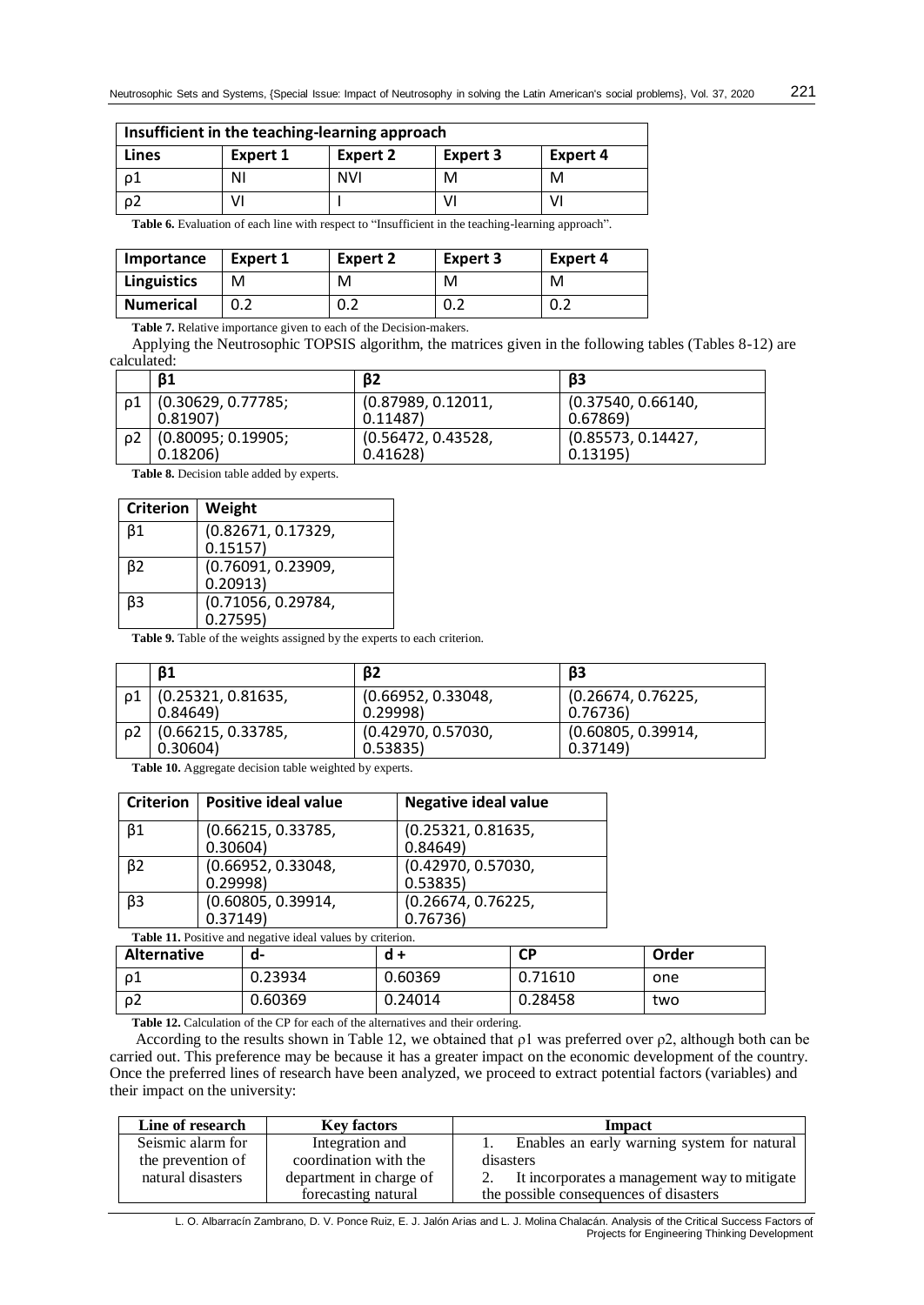Neutrosophic Sets and Systems, {Special Issue: Impact of Neutrosophy in solving the Latin American's social problems}, Vol. 37, 2020 222

|                      | disasters                   | 3. Development of our own software for the<br>prevention of natural disasters |
|----------------------|-----------------------------|-------------------------------------------------------------------------------|
| Prototype of an      | Direct impact on food, and  | Less impact on soils and food.                                                |
| automated sprinkler  | contribution to the         | 2. Establishes a working trend for<br>less                                    |
| irrigation system    | economy.                    | possessed farmers.                                                            |
|                      |                             | agricultural<br>Direct influence on the                                       |
|                      |                             | sustainability of the country.                                                |
| Functional robotic   | Integration with the health | Establish a safe way of working.                                              |
| hand with            | of workers, and increased   | It directly influences the productivity of the                                |
| manipulative ability | productivity.               | entity.                                                                       |

**Table 13.** Key factors of the ρ1 lines of research and their impact on the university. Own elaboration.

# **Conclusions**

- The results obtained through the survey applied to the student community of the Systems Engineering degree in the city of Quevedo, shows that steps are being taken to solve the existing problem, and that there is a need for a change in the way the thinking of new professionals, with their integration into the lines of research.
- The research process developed has allowed scientific production and participation of teachers and students in international scientific events.
- It is very clear that the evaluation of the lines of scientific research, within UNIANDES, is a perfectible task. Therefore, it is not surprising to perceive a wrong operation in criteria and methodologies for the evaluation and follow-up of research. It is also true that the current situation allows the improvement of the process through the initiatives gradually proposed for the development of research projects, knowing the key factors for their success.
- The Neutrosophic TOPSIS technique, where a group of specialists determined that the line of research more important is: Research that has a direct impact on the country's economy and the number of subjects it uses is high, but they are assigned by the Problem bank of the companies associated with the university.

## **References**

- <span id="page-7-0"></span>1. Ricardo, J.E. and K. de Mora Litardo, *La influencia de la programación neurolingüística en estudiantes universitarios en la República de Ecuador.* LUZ, 2017. **16**(1): p. 104-113.
- <span id="page-7-1"></span>2. Vivir, P., *Plan nacional del buen Vivir.* Recuperado el, 2013. **1**(12): p. 2017.
- <span id="page-7-2"></span>3. Villa, M., Roman, D., Roman, A., Albarracin, L., Jalon, E., & Cedeño, D., *EL EMPRENDIMIENTO EN LA FORMACIÓN DEL ESTUDIANTE EN LOS INSTITUTOS TECNOLÓGICOS SUPERIORES.* 2018: p. 103-114.
- <span id="page-7-3"></span>4. Albarracin, L., Jalón , E., Molina, J., & Laverde , J., *Inserción de un sistema automatizado de riego por aspersión para parques del cantón.* Dilemas Conteporáneos, 2019: p. 59.
- <span id="page-7-4"></span>5. Zuñiga, A., Jalón, E., & Albarracín, L., *Laboratorios virtuales en el proceso enseñanza-aprendizaje en Ecuador. .* Dilemas Contemporaneos, 2019.
- <span id="page-7-5"></span>6. Vera, D.C., A.V.T. Suntaxi, G.C.I. Alcívar, J.E. Ricardo, and M.D.O. Rodríguez, *Políticas de inclusión social y el sistema de ingreso a las instituciones de educación superior del ecuador.* Dilemas Contemporáneos: Educación, Política y Valores, 2018. **6**(1).
- <span id="page-7-6"></span>7. Ricardo, J.E., R.M. Peña, G.R. Zumba, and I.I.O. Fernández, *La Pedagogía como Instrumento de Gestión Social: Nuevos Caminos para la Aplicación de la Neutrosofía a la Pedagogía*. 2018: Infinite Study.
- <span id="page-7-7"></span>8. Rodríguez, M.D.O., C.A.M. León, C.D.N. Rivera, C.M.B.R. Cueva, and C.J.E. Ricardo, *HERRAMIENTAS Y BUENAS PRACTICAS DE APOYO A LA ESCRITURA DE TESIS Y ARTICULOS CIENTIFICOS*. 2019: Infinite Study.
- <span id="page-7-8"></span>9. Ortega, R.G., M.L. Vazquez, J.A. Sganderla Figueiredo, and A. Guijarro-Rodriguez, *Sinos river basin socialenvironmental prospective assessment of water quality management using fuzzy cognitive maps and neutrosophic AHP-TOPSIS.* Neutrosophic Sets and Systems, 2018. **23**(1): p. 13.
- 10. Vazquezl, M.Y.L., L.A.B. Peñafiel, S.X.S. Muñoz, and M.A.Q. Martinez. *A Framework for Selecting Machine Learning Models Using TOPSIS*. in *International Conference on Applied Human Factors and Ergonomics*. 2020. Springer.
- 11. Zaied, A.N.H., A. Gamal, and M. Ismail, *An Integrated Neutrosophic and TOPSIS for Evaluating Airline Service Quality.* Neutrosophic Sets and Systems, 2019. **29**(1): p. 3.
- <span id="page-7-9"></span>12. Albarracín, L., Jalón, E., Guerrero, K., & LLanganate, J., *Prototipo de control de entrada y salida para el parqueadero de UNIANDES-Quevedo.* Dilemas Contemporáneos: Educación, Política y Valores, 2020: p. 7.
- 13. Alava, R.P., J.M. Murillo, R.B. Zambrano, and M.I. Zambrano Vélez, *PEST Analysis Based on Neutrosophic Cognitive Maps: A Case Study for Food Industry.* Neutrosophic Sets and Systems, 2018. **21**(1): p. 10.
- 14. Kendall Julie, K.K., *Análisis y diseño de sistemas.* 2005. **Sexta Edición**.
- 15. Londoño, G., *Investigación y problematización: Ejercicios didácticos en la docencia universitaria. Bogotá: Universidad de la Salle.* 2013.